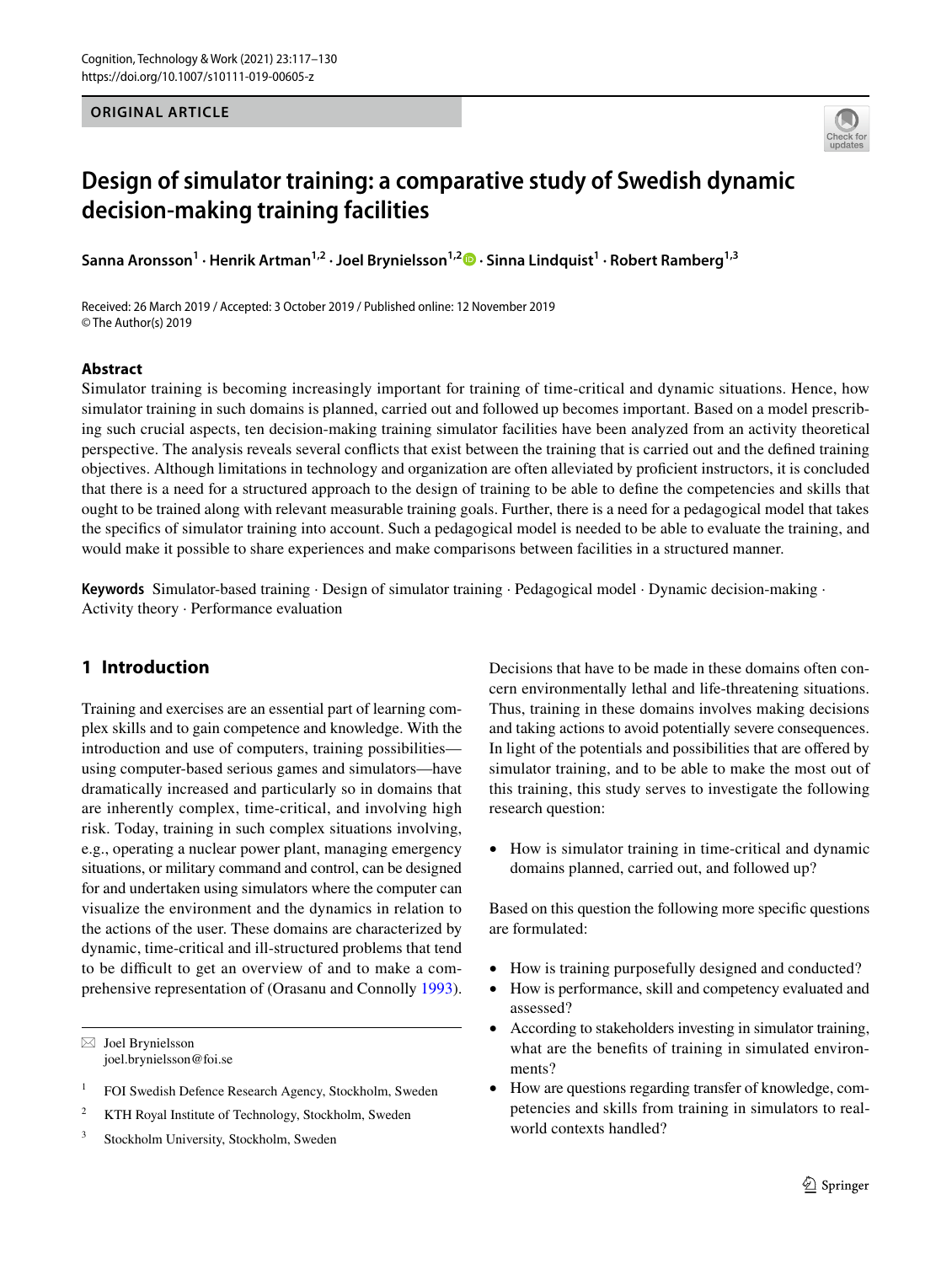The aim of the study is to present a general analysis of how simulator training in dynamic decision-making domains is designed, carried out, and evaluated. The empirical data used in the study have been gathered from a variety of representative Swedish simulator training facilities. The analysis is based on an activity theoretical framework that allows to structure, describe and articulate plausible conficts within an activity system (e.g., an instructor carrying out training, or an organization providing with the training), or between activity systems. Results from such an analysis points to problems within and between organizations, and in the context of this study thereby contributes with solutions to the design of simulator training in dynamic decision-making domains.

The article is structured as follows. Section [2](#page-1-0) provides background information concerning decision-making in time-critical dynamic domains, discusses related work, and concludes with a set of crucial aspects to take into account when designing simulator training. Section [3](#page-3-0) presents the theoretical and analytical framework used in the study, and Sect. [4](#page-4-0) discusses the methodological aspects. Next, the actual analysis and results are presented in Sect. [5](#page-5-0) and further discussed in Sect. [6](#page-10-0) where the results are also related to the previously established key aspects of training according to Sect. [2.](#page-1-0) Finally, Sect. [7](#page-11-0) concludes the article.

# <span id="page-1-0"></span>**2 Dynamic decision‑making simulator training**

This section starts out by describing and characterizing dynamic distributed decision-making in complex situations, which is the kind of decision-making that the simulator training investigated in this study seeks to prepare trainees for. Next, a review of the related research literature follows, pointing to a lack of empirically founded comparative research on simulator training in such domains. Finally, models that can be used to guide resource-efficient design and development of simulator training to ascertain that training goals are met are described, and a set of common characteristics concerning crucial aspects to be considered during simulator training is presented as a basis for analyzing the results of this study.

# **2.1 Dynamic distributed decision‑making in complex situations**

In domains that are inherently complex, time-critical and involve high risk, decision-makers have to deal with imperfect, incomplete information about the target system or adversary and thus need training to cope with this.

Furthermore, the domains include social systems where several people need to coordinate their actions and decisions. These characteristics fall within the research area of dynamic decision-making which was frst defned by Edwards [\(1962\)](#page-12-0) and later extended by Brehmer and Allard ([1991](#page-12-1)) as:

- a series of decisions are required,
- the decisions are not independent,
- the state changes both autonomously and as a consequence of the decision-maker's actions, and
- the decisions have to be made in real-time.

This defnition assumes a cybernetic perspective which includes that the decision-makers have a common goal, that they are continuously able to ascertain the state of the target system, and that they are able to affect the system and can form a model of the system's functioning (Brehmer [1992](#page-12-2); Conant and Ashby [1970](#page-12-3)).

The problem is further complicated by information, and decision-making being distributed among several individuals highlights a number of factors including: having partial overview of the system as well as the state of it, having different knowledge and information processing capabilities, being at diferent geographical locations, having diferent tasks and possibilities to afect the state of the system, and fnally having diferent positions in the command chain (Artman [2000](#page-12-4); Artman and Wærn [1999](#page-12-5); Brynielsson [2006](#page-12-6)). Individual goals and decisions are further not independent and can potentially be in confict. For training this means that a team, constituting a control system, trains to coordinate and communicate their decisions as well as other actions and observations to accomplish a common goal, the goal being either to reach a steady state or mission completion (Artman and Wærn [1999\)](#page-12-5). The training includes individual decision-making but the overarching goal is the collective decision-making and the action capabilities that are required to reach a common goal.

All in all, training of dynamic distributed decision-making for complex, time-critical situations relies on emergent interactions that need to be taken into account. Training for these situations has a stronger focus on the relevant acting in a given action space, rather than on details such as the correct operation of instruments. Since the targeted domains are dynamic and to a large extent also unpredictable, there are often no correct or prescribed actions and decisions. Acting and making decisions can rather be looked upon as a constant and disciplined improvisation (Sawyer [2004\)](#page-13-1). Training thus needs to prepare the decision-makers to coordinate their actions under such circumstances, i.e., the actions of the team need to match the dynamics of the system (Conant and Ashby [1970\)](#page-12-3).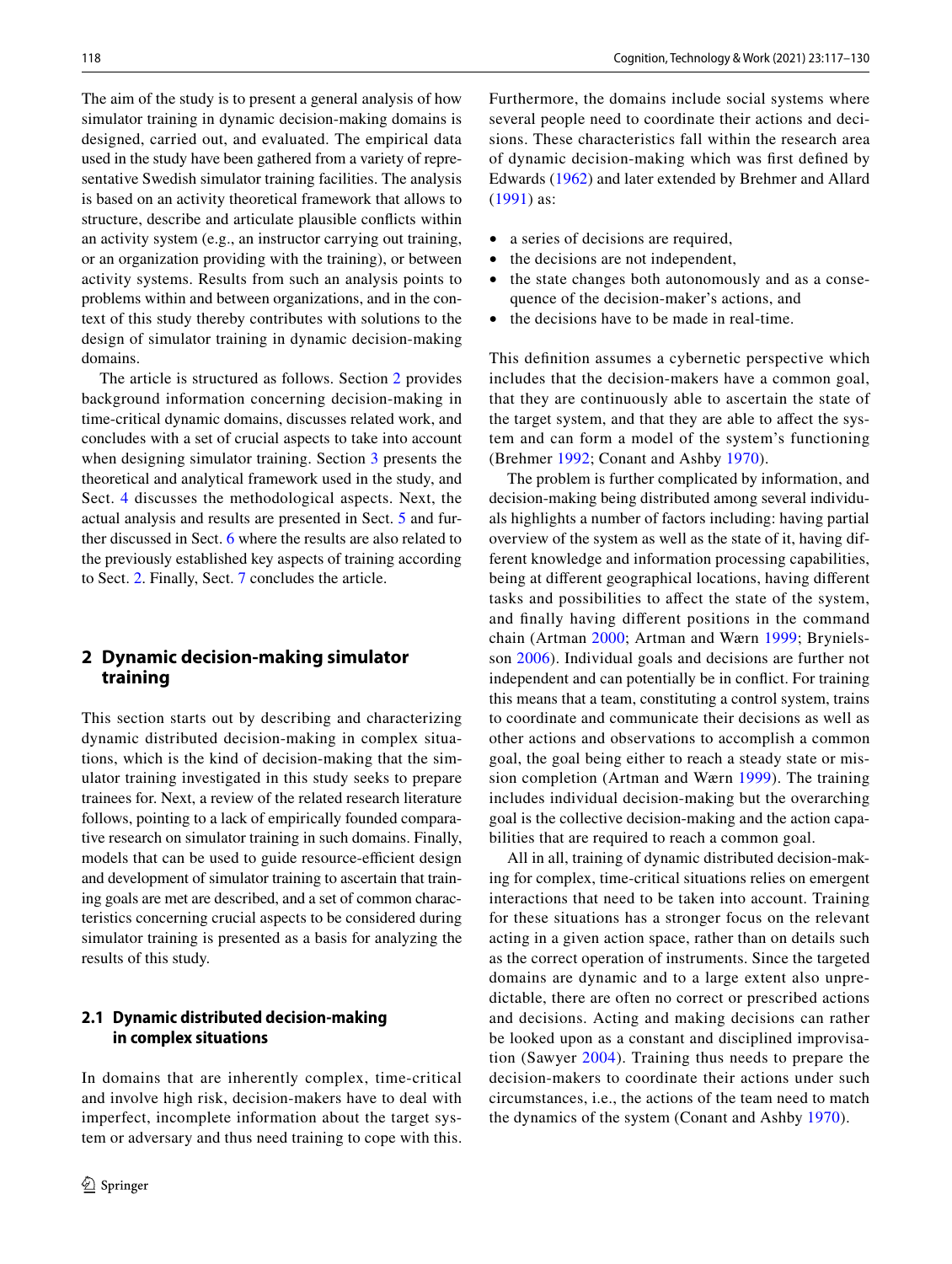#### **2.2 Design of simulator training**

Much simulator training is conducted in domains that share the characteristics described in the previous section, and evaluations of simulator training typically focus on the effects of simulator training on the operative environment. Research documented in the literature most often originates from individual studies (see, e.g., Remolina et al. [2009](#page-13-2); Ney et al. [2014](#page-12-7); Sellberg [2018](#page-13-3); Wahl [2019\)](#page-13-4) or meta-reviews of published articles. As others have noted (see for example Lineberry et al. [2013\)](#page-12-8) there is a signifcant amount of research on simulator training within the medical domain (see, e.g., the reviews by Lineberry et al. [2013](#page-12-8); Cook et al. [2011;](#page-12-9) Issenberg et al. [2005](#page-12-10)). Reviews in the medical domain mainly focus on the relative efectiveness of simulation as compared to practice and intervention. Lineberry et al.  $(2013)$ , however, report that it is difficult to draw meaningful overarching conclusions regarding the efectiveness of simulator training due to methodological problems. Although there admittedly are methodological issues involved in making such comparisons and trying to come to defnitive conclusions regarding the efectiveness of simulator training, the potential benefts from training in simulators have been reported on by Cook et al. ([2013](#page-12-11)) in their meta-analysis. Further, the efects of simulator-based training seem to be favored by theory-predicted instructional design (ibid.)

In the domain of fight simulation and training, a metaanalysis of fight simulator training efectiveness has been conducted aiming at identifying important characteristics associated with efective simulator training (Hays et al. [1992\)](#page-12-12). In their research, the authors had to tackle many of the difculties of conducting a meta-analysis due to the lack of crucial information and data in reports and articles published in the feld. Based on their fndings, the authors conclude that the use of simulators in combination with aircraft training produced clear improvements as compared to aircraft training only. The efectiveness of simulator training is also reported to be infuenced by the type and amount of training (ibid.), and the efectiveness has elsewhere been found to vary with the training methods used, see, e.g., Bailey et al. [\(1980](#page-12-13)). That is, the design of training including simulator training and aircraft training, infuences the training outcome. In another meta-review on the effectiveness of using fight simulators in training, the authors report that very few studies were found focusing on transfer efects of skills (Bell and Waag [1998](#page-12-14)). However, in terms of subjective experience of transfer there are several studies pointing towards positive efects of simulator training (ibid.)

Another example of a review of research and practice of simulator training was conducted from a human factors perspective (Stanton [1996](#page-13-5)). Although this review does take a larger grip than focusing on the relative efectiveness of simulator training, it does, however, not focus on how simulator training is designed, carried out and evaluated in different training domains. Reviews and studies thus tend to focus on simulation-based training and its efects within a certain domain. Hence, there is a lack of empirical research focusing on how simulator training programs are designed involving how these are planned, carried out and evaluated within diferent domains that share the common characteristics of being complex, time-critical and involving high risk.

### <span id="page-2-0"></span>**2.3 Structured approaches to the design of training and evaluation**

Regardless of the particular training environment or domain, for efective training to take place it is essential to design a process for analyzing, developing, delivering and evaluating training that provides feedback between and across phases, as well as support the development of relevant measures of the efectiveness of training. Several diferent and partly overlapping models for this purpose exist and these share common characteristics in that they aim to guide resourceefficient development in support of effective training and, ultimately, performance improvement (Artman et al. [2013](#page-12-15)). Analysis–Design–Development–Implementation–Evaluation, ADDIE (Branson et al. [1975](#page-12-16)) is for instance a process built around fve phases and foci ranging from conducting an analysis to clarifying the objectives, needs and requirements for the training, to an evaluation phase with the purpose of evaluating each phase of the process as well as the success of the training program. The approach was originally developed to formalize the process of developing military interservice training. Current applications of the process are dynamic and iterative between and across phases whereas the original process was considered hierarchical and sequential. Yet other frameworks and methods that can be used to design training—including how to plan, structure, carry out, and evaluate training—include for instance the "training needs analysis" (Goldstein [1993\)](#page-12-17), and "task and work analysis" (Wilson et al. [2012](#page-13-6)).

The study reported on in this article was built on established perspectives and design approaches. Building on common characteristics exemplifed by the above-mentioned models, a set of crucial aspects to consider for planning, developing, carrying out, and evaluating training in simulator environments was defned. These aspects are:

- *Define goals with training* For effective training to take place, goals need to be well defned and linked to both higher order and lower order, and more detailed goals and measures.
- *Conduct needs and requirements analyses* The goals that are defned need to be broken down to more detailed and measurable subgoals.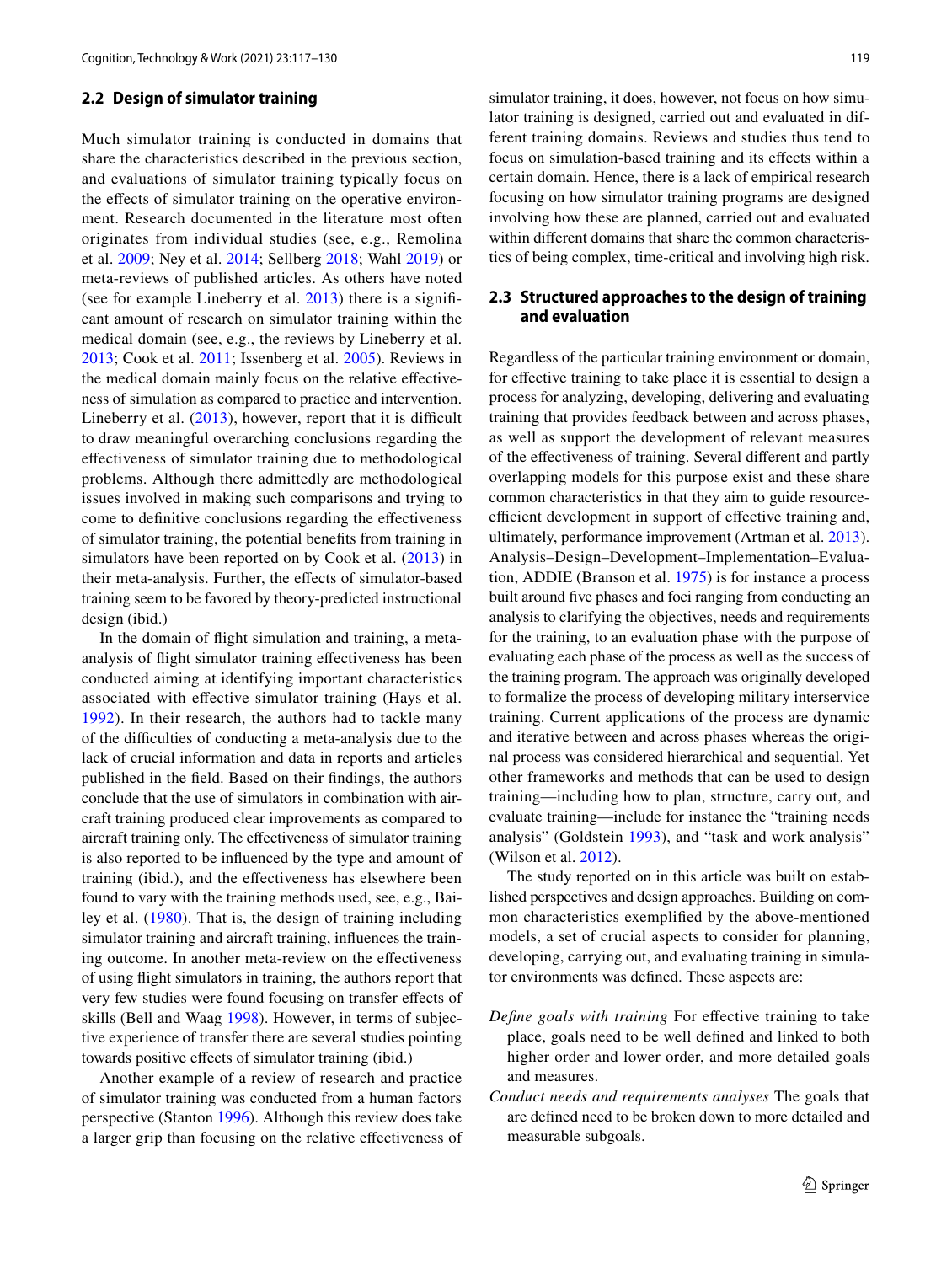- *Develop and design relevant scenarios* Scenarios used in training need to be tightly coupled with training goals, provided with relevant situations that in turn can count as important input to debriefng as well as measuring of performance.
- *Conduct adapted and meaningful evaluation of performance* Evaluation of performance needs to enable deliberate and thought-through modifcations and adjustments of training over time.
- *Assume a pedagogical approach to training* The use of training equipment (simulators, etc.) and other tools to be used in training need to ft into the pedagogical approach that is assumed.
- *Conduct debriefng after training* Conducting debriefng (with aid of supporting technologies and tools such as visualizations) enables discovery and refection on training results that go beyond single measures and standalone results.
- *Motivate the trainee* Motivation is a basic and crucial prerequisite to learning.
- *Make sure there is positive transfer to operative environment* Although debated, the question of transfer should be taken into account to the extent possible.
- *Defne roles for instructors and others involved in carrying out training* The pedagogical approach that is assumed and the way it is implemented require clear defnitions of roles and responsibilities.
- *Clarify the organizational prerequisites* The prerequisites of an organization in terms of technology, competence, economy, personnel, etc., form design constraints and boundaries of what can be expected from a certain training program.

The aspects accounted for above have in this study been used as themes to be covered through semi-structured interviews with representatives at simulator and training facilities, and have also formed the basis for more specifc questions as well as foci for observations conducted at the facilities. All of these aspects could, in a sense, be claimed to be rather intuitive and obvious to consider when designing training. However, in practice organizational and other issues as well as who is accountable for the training put constraints on what is possible to do, which in turn has consequences for to what extent these aspects can be adhered to.

# <span id="page-3-0"></span>**3 Theoretical and analytical framework: activity theory**

Given the aim of the article—to take an overall domainspecific view on simulator training rather than focusing solely on the effects of the training as such—there is a need for a theoretical and analytical framework that purposefully permits structuring and analysis of simulator training on diferent levels of abstraction. Activity theory is described by Kuutti [\(1996](#page-12-18)) as a philosophical and cross-disciplinary framework for the study of human practices in real-life situations where the context of the activity is included on both individual and social levels. To exemplify, entertainmentoriented games are played in such a context where diferent forms of sociocultural extrinsic play activities take place around and beyond the ordinary game context (Ang et al. [2010](#page-12-19)).

The activity model used in this study is based on Engeström's [\(1987\)](#page-12-20) model of activity systems, expanded from the work by Vygotsky ([1986](#page-13-7)) and Leont'ev ([1978](#page-12-21)). Engeström's model (see Fig. [1\)](#page-3-1) consists of subjects, objects and outcomes of an activity which are bound to the mediating artifacts that are in use, as well as the sociocultural contexts in which they take place in terms of rules, community of practice and division of labor. This model depicts the framework in which human cognition is distributed. Furthermore, it describes not only the individuals that partake in the activity (the subject), but also the other people and the context of the activity that must be taken into account at the same time (Cole and Engeström [1993\)](#page-12-22). Due to the fact that activities are often connected to other activities, and, therefore, are subjected to external infuence, there are almost always conficts or contradictions between or within elements or between diferent activities. These conficts or contradictions are seen as sources of possible development (Kuutti [1996\)](#page-12-18).

The activity theoretical framework has been applied in several learning contexts, for instance within mobile learning (Nouri et al. [2014](#page-12-23); Nouri and Cerratto-Pargman [2015](#page-12-24); Dissanayeke et al. [2014,](#page-12-25) [2016\)](#page-12-26), and has also previously been applied in the context of simulator training. For instance in the medical domain, Ellaway ([2014](#page-12-27)) describes a framework derived from Leont'ev [\(1978](#page-12-21)) and Engeström ([1987\)](#page-12-20) where virtual patients are considered as activities instead of artifacts, and concludes that the use of virtual patients and the



<span id="page-3-1"></span>**Fig. 1** The activity triangle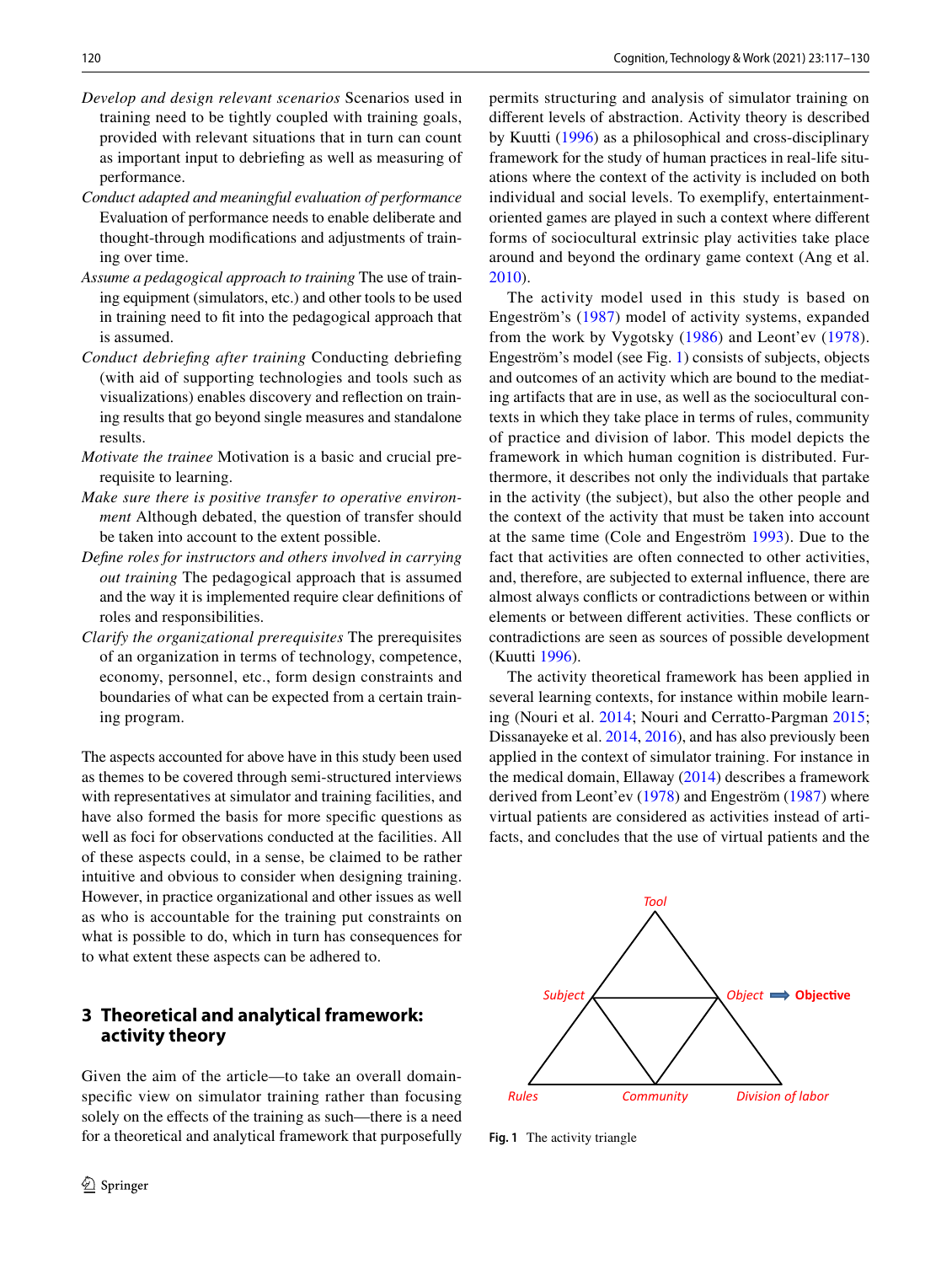ways that they are used is what brings about educational value. In another study, Battista  $(2015)$  $(2015)$  argues that activity theory ought to be used as a "theoretical lens," and demonstrates how the theory can be used to generate rich descriptions and analyses of participants' activities and how they accomplish their goals during simulation-based training. In yet another study from the domain of fight simulation and training, commercial pilots' views and opinions regarding fight simulator training was reviewed (Qi and Meloche [2009\)](#page-13-8). The authors used activity theory as a framework where fight simulator training is seen as a mediating artifact to achieve the pilots' goals. The pilots recognized the simulator as a type of knowledge management aid in that it shares, organizes and uses the pilots' knowledge (ibid.)

In this work, a similar conceptualization and use of the theoretical and analytical framework has been made. The simulator training was characterized and analyzed on an organizational level as well as on an operational level, and looked upon from the perspective of an instructor carrying out the training. The purpose of using the framework and conducting the analysis from an activity theoretical perspective is to enable the observation and description of conficts, contradictions, etc., within elements and activities as well as between activity systems on diferent levels of abstraction. This analysis enables identifying how, and to what extent, organizations' and instructors' training design adhere to structured approaches to design of simulator training as described in Sect.  $2.3$ , and how difficulties to adhere to these approaches are handled.

# <span id="page-4-0"></span>**4 Method and data collection**

The data collection consisted of visits to ten facilities training in domains that are characterized as being time-critical and dynamic. The selection of simulator facilities was partly based on convenience, i.e., the willingness to participate in the study. Among the simulator facilities agreeing to participate, simulator facilities from diferent domains and branches (military as well as civilian) were selected to enable a comparative analysis. The data collection was conducted to obtain an understanding of the respective facilities in general, and the training taking place in particular. This included inspection of simulators and other equipment used during training as well as hands-on experiences. A qualitative interview with one to two interviewees was conducted which lasted approximately 1–2 h. The interviewees were selected due to their experience, expertise, involvement, and responsibility. None of the interviewees were responsible for the commissioning of the training, but they were responsible for the planning, carrying out, and development of training at the facilities. All interviewees were male aged 45–55 years. They were all experienced instructors and experts in the pedagogical approaches assumed at the facilities. In the military facilities, the instructors were officers with many years of experience within their respective armed forces services. In the civilian facilities, the instructors all had at least an undergraduate degree. The interview questions were based on ten diferent themes that had been identifed as vital parts for designing, planning, and carrying out simulator training, as described in more detail in Sect. [2.3.](#page-2-0)

Activity theory has been utilized to structure the data and the analysis. It has been used to explore inconsistencies within a specific facility, and how and to what extent organizations and instructors adhere to structured approaches for their design of simulator training. A further interest has been to explore possible tensions between the prescribed training goals, the provision of resources for carrying out the training, and the actual carrying out of training.

The questions in the interviews were formulated based on the defned key aspects of simulator training according to Sect. [2.3](#page-2-0). Hence, the defned aspects structured the interview, and also functioned as an interview guide. The thematic analysis was theory driven, and the answers to the questions were, hence, organized in terms of the nodes and relations as defned in the activity theory model (see Sect. [3](#page-3-0)). The model prescribes the central role of a subject, which in the analysis and below presentation has been defned as the operative instructor (i.e., the interviewee) in one analysis and the entity of the organization in the second analysis (i.e., when the interviewee refers to general actors inside the organizational body and/or other organizational aspects). The authors all participated in the processing and analysis of the interview data.

The ten facilities visited are all conducting simulator training, but in various expanse and in various ways. Seven out of ten facilities are part of the Swedish Armed Forces (army, air force, and navy), whilst the other three are civilian facilities. The ten facilities visited are:

### **Swedish Air Force**

- *Swedish Air Force Combat Simulation Centre (FLSC)* At FLSC, training of simulated air combat is conducted. All Swedish Air Force squadrons train at the facility regularly, and it is also used by foreign air force squadrons as well as for research purposes.
- *Command, Control and Air Surveillance School* The school is part of the Swedish Air Force Air Combat Training School, and educates forward air controllers and air surveillance operators.
- *Norrbotten Air Force Wing (F21)* F21 has the responsibility for the surveillance of the Swedish air space along with F17 (Blekinge Air Force Wing). Simulator training for complementary fight training and combat readiness training is provided.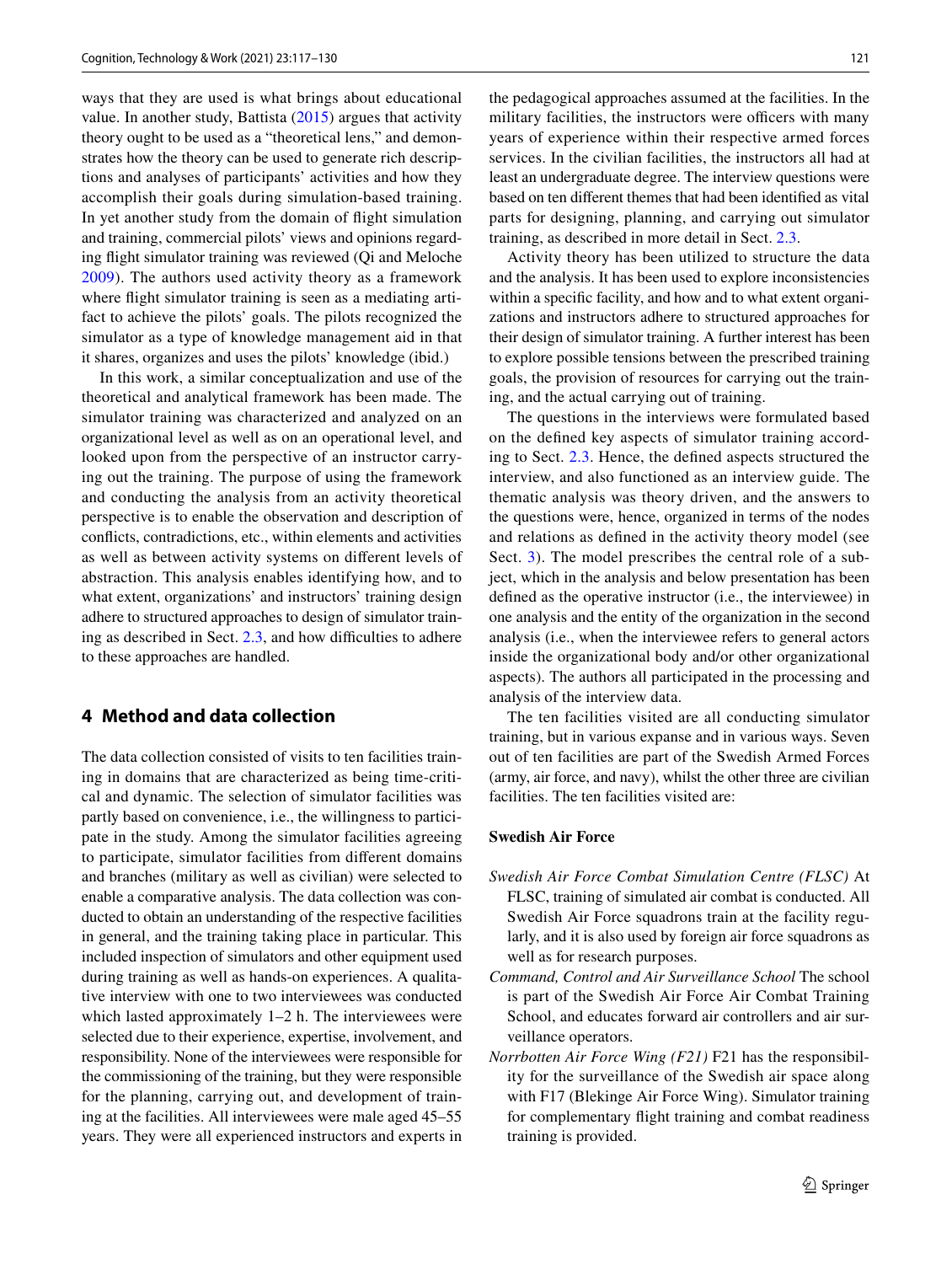*Flying School* The school provides basic fight training, and is part of the Swedish Air Force Air Combat Training School.

### **Swedish Navy**

*Naval Warfare Centre* As part of the overall responsibility to train soldiers and officers in naval warfare and amphibious operations, simulators are being used for training within felds such as command and control, radio communication, etc.

# **Swedish Army**

- *Land Warfare Centre* The center is responsible for education, development and training for prospective chiefs and specialist officers. At the command training facility, the center trains the army's different units with the help of simulator technology (Virtual Battlespace 3).
- *Swedish Armed Forces International Centre (SWEDINT)* The center provides education and training for military, police, and civilian personnel in support of peace support operations (PSO) led by, e.g., UN, NATO, or EU, with the use of Virtual Battlespace 3.

# **Civilian facilities**

- *Swedish Civil Contingencies Agency (MSB)* MSB provides education and training within the field of societal safety and readiness. Training at the command training facility combines simulations and visualizations with role play.
- *Chalmers University of Technology, Shipping and Marine Technology* The department provides education for ship's officers and marine professionals. Simulators are used as a vital part of the education in the form of, e.g., full mission bridge simulators, an engine operations simulator, and simulators for practicing radio communication.
- *KSU Ringhals* The facility in Ringhals is part of the nationwide KSU Nuclear Power Safety and Education center, which has been developed to make the Swedish nuclear power safer. The facility provides education and simulator training for the operating staff of the nuclear power plant through using simulators that are identical to the control rooms.

First an analysis of the individual simulator facilities was conducted. The purpose of the analysis has then been to explicate general, generic and less common practices as well as the design and organization of simulator training at diverse facilities, rather than pinpointing difficulties, problems or defciencies at specifc facilities. Hence, the identity of the individual facilities has been kept secret in the analysis.

# <span id="page-5-0"></span>**5 Analysis and results**

All the simulator facilities included in this study have the objective to deliver training of skills necessary to manage complex situations and decision-making in these. In general, most of the trainees are already skilled in terms of handling and operating the systems and policies for the tasks, but need training and experience in handling decision-making or cooperation in complex, time-critical and high-risk situations. The design of scenarios are, therefore, of utmost importance as mediating tools to reach the defned objective of training.

In the following, the article accounts for the analyses conducted, focusing on conficts that propagate through the two diferent levels of abstraction with regard to conducting training activities. Below, these two levels are referred to as "the level of the instructor" and "the level of the facility/ organization."

# **5.1 The level of the instructor**

The design and planning of training is based on information from subject matter experts concerning what to train based on defned training goals emanating from documents, policies and regulations defning professional practice. The outcome of the planning is one or more scenarios aiming at subjecting the trainee to specifc situations meant to elicit certain training objects, e.g., for making well-informed and to the situation appropriate decisions (see Fig. [2,](#page-6-0) nodes *subject–tool–object*).

The experience and role of the instructor thus becomes crucial to designing and carrying out training that meets the objective of professional training. This involves communicating with subject matter experts to be able to design relevant scenarios to pinpoint specific learning goals, to together with technicians and subject matter experts have defined relevant performance measures to enable evaluation of training results, and to meaningfully utilize available tools to carry out debriefing and following up of training results over time (i.e., covering all nodes in the activity system according to Fig. [2](#page-6-0)). The ability to in situ and dynamically make changes in a scenario to balance the level of difficulty to match the skills of those being trained also heavily relies on the experience of the instructor.

While the background, training and pedagogical experience of the instructor become crucial to designing and carrying out training, this also makes training vulnerable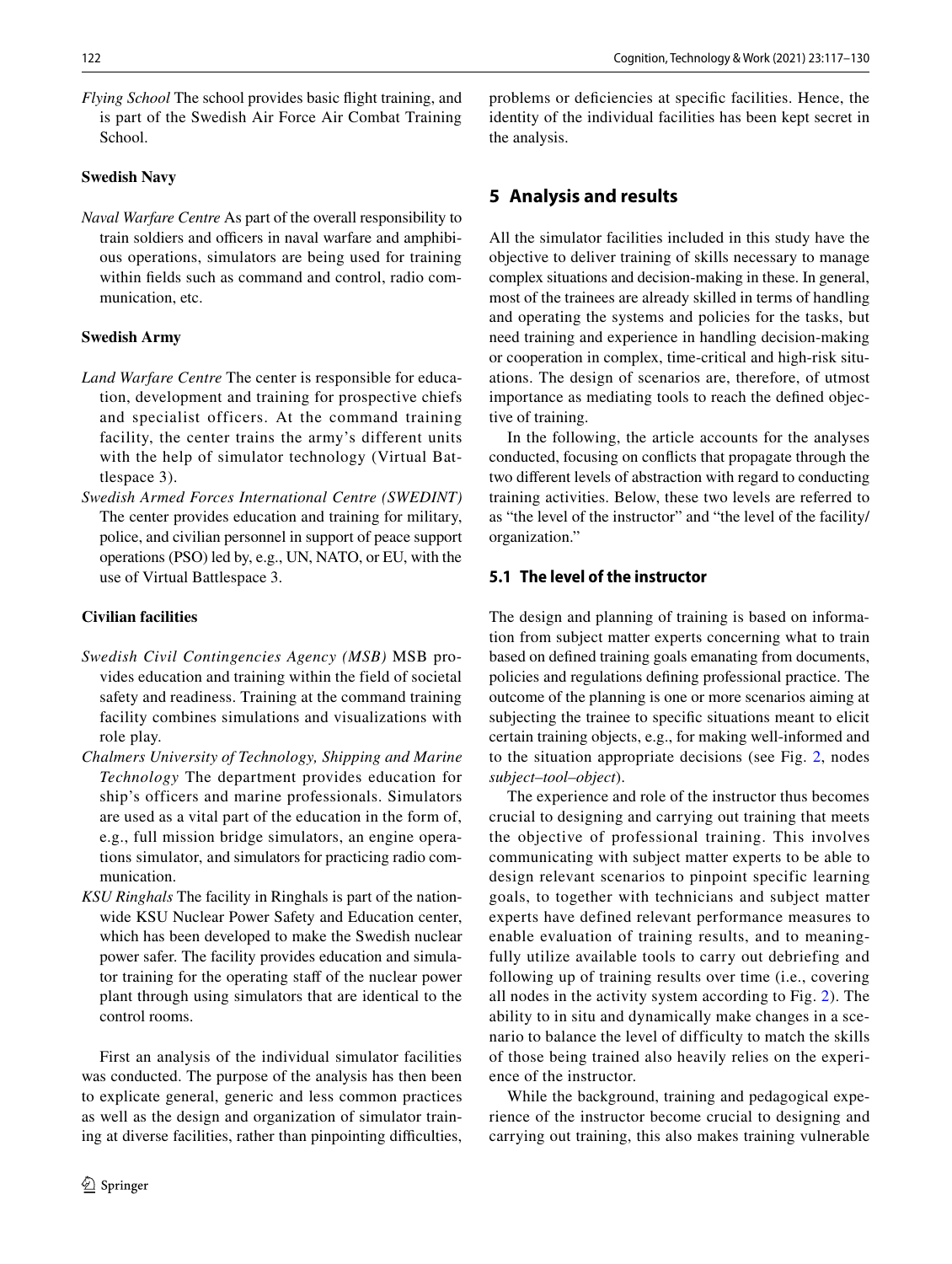

<span id="page-6-0"></span>**Fig. 2** An abstracted description based on the ten simulator facilities from the perspective of the instructor

in diferent respects. Relying too heavily on the individual experience and skills of the instructor obviously makes organizational change problematic. However, other vulnerabilities include the risk of creating idiosyncratic libraries of scenarios or ignoring to at all maintain and document suitable scenario libraries and their use, as well as difficulties of staying up-to-date with technical and other developments (nodes *subject–tool* if scenarios are available, or *subject–object* if no scenario is available). The conficts found during the analysis are presented in the following section.

#### **5.1.1 Conficts**

In the analysis of simulator training at the facilities, several conficts were found. These concerned conficts between the instructor, the tools and the other resources used to carry out simulator training, see Fig. [3.](#page-6-1)

*Subject–tool–object* The instructors at seven of the ten facilities had limited access to a library of scenarios tailored at training of specifc competencies and skills. In practice, this means that the instructor needs to design and/or adapt the existing scenarios to ft with training of specifc skills at each training occasion. In yet other cases, the simulator facility lacks dynamic functionalities and systems, which in practice means that the instructor needs to design the training using a less dynamic course of events. These difficulties concern both training in the simulator environment as well as how debriefng after training can be designed and carried out. For instance, difficulties concerning access to log data, quantitative performance measures and tools for visualization to use during debriefng, were something all of the instructors at the ten facilities commented on in the interviews. In particular, a need for quantitative performance measures to be able to follow up training results over



<span id="page-6-1"></span>**Fig. 3** Conficts in simulator training from the perspective of the instructor

time was expressed. This in turn might have consequences for to what extent the objectives with the training can be reached and ascertained. In cases of continuous retraining to uphold a certain level of profciency and prevent skill-decay, instructors raised concerns regarding the little time that is devoted to this kind of training.

*Subject–rules–community* At nine of the ten facilities, the instructors expressed the need of having more clear directives and regulations and, more importantly, having access to well-defned training goals originating from the commissioning body. The lack of having access to welldefned training goals in practice means that the instructor in collaboration with subject matter experts need to agree upon and defne what skills and competencies that are to be trained at a given training occasion. While not having access to this information could be claimed to introduce a level of flexibility and adaptability, it also makes it difficult for the instructor to plan for training sessions in advance including the design of appropriate training scenarios. This further makes it difficult for the instructor to design and plan for consecutive and long-term training sessions where the level of difculty is successively increased, and/or introducing new challenges in a systematic way. In some of the military schools, the instructors also expressed that due to the high pace within and between the educational programs, little time remains for refection regarding the education carried out, the use of simulator training in education, etc. Another concern that was raised was that there is little time to experiment and try out new ideas.

### **5.2 The level of the facility/organization**

The facility that hosts the simulator is an organization in its own right that is not directly dependent on the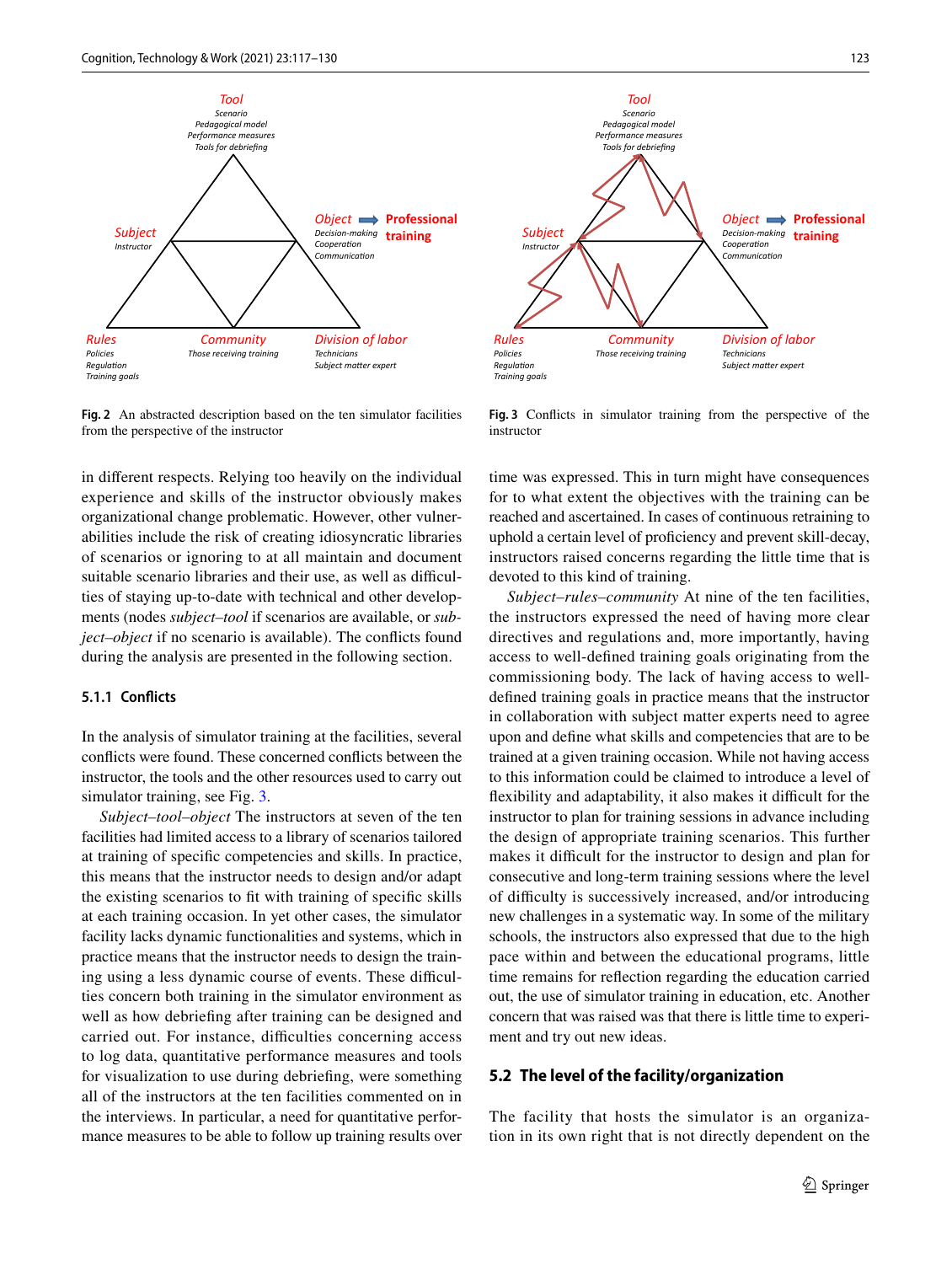commissioning body. That is, the facility can structure its own organization in terms of processes, personnel and roles to design and provide adequate and appropriate training for those receiving it. The simulator and, as will be discussed below, its inherent fdelity at the facility is the main tool for carrying out the needed training. The simulator and its characteristics as such is thus framing how and what the facility can provide in terms of training, but also how the instructor and others involved may work and carry out the training.

The organization within which simulator training is carried out has a commissioning body procuring training. Ideally, the commissioning body should provide rules, regulations and competence profles to defne and facilitate training at the simulator facilities (see Fig. [4,](#page-7-0) nodes *subject–rules–community–object*). Furthermore, the commissioning body must have a clear idea and understanding of the mindset of the professionals that will receive training.

As observed in the analysis, these rules, regulations and competence profles are, however, often not clearly defned and/or communicated to the facilities, which of course becomes problematic to the facilities carrying out training in striving towards the objective of professional training. The engagement of senior representatives being an integral part of the operation of the facilities can to some extent bridge this gap by providing with information or aspects of scenario design that tailor specifc requirements for a specifc training session. Below, the conficts observed in the analysis are emphasized.

#### **5.2.1 Conficts**

Conficts observed during analysis are illustrated in Fig. [5,](#page-7-1) and primarily concern the relations between the simulator facility, the tools used, the community and the division of labor.



<span id="page-7-0"></span>**Fig. 4** An abstracted description based on the ten simulator facilities from the perspective of the facility/organization



<span id="page-7-1"></span>**Fig. 5** Conficts in simulator training from the perspective of the organization

*Subject–tool–object* A few facilities use low-fidelity simulators mostly due to economic reasons. In these cases, the training experience could be claimed to be nonrealistic. However, this does not necessarily impede the training outcome, which depends on what skills and competencies that are trained during the simulator training. For example, simulator training can focus on decision-making and communication skills rather than the specifcs of managing instruments, panels and other tools. This thus puts requirements on those planning and carrying out the training to train those skills and competencies that the simulator environment can support without creating negative transfer effects. Also, in the case of educational programs there is the opportunity to combine simulator training with real-world training and practice that can help alleviate possible negative efects. This puts requirements on the pedagogical approach assumed, and the access to real-world training and practice. A general statement could be that the more general and generic skills or basic training that the training is aimed for, the less need for high-fdelity simulators. That is, when the training targets decision-making in dynamic situations in general rather than during specifc events or tactical situations, the simulator can be less dynamic and provide relatively simple pictures and movies rather than dynamic and immersive fully replicated environments. At the same time, such training tends to be highly dependent on the instructors' active intervention to enact the dynamics of a scenario. Thus, the facilities' simulator functionality and fdelity propagate throughout the activity system and frame how training can be performed.

*Subject–rules–community* As previously observed, there is a confict on the instructor level regarding the lack of access to information regarding training goals. On the facility level, this confict manifests itself as a lack of communication and interaction between the commissioning body and the facilities, and more specifcally so related to the degree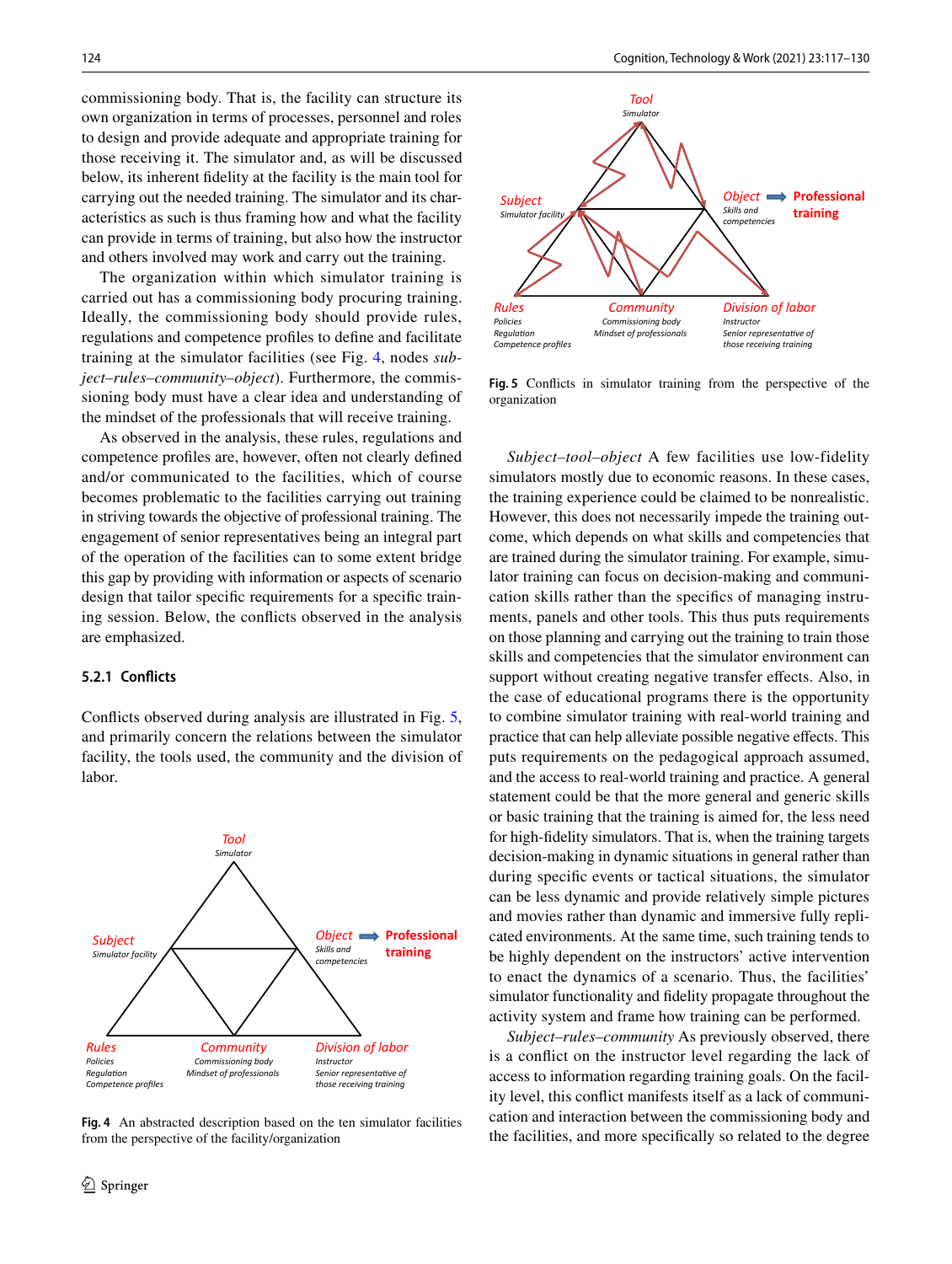of access that a facility has to rules, regulations and competence profles for the training. This primarily concerns the military facilities where much of the information is classifed. In practice, this means that the simulator facility needs to create alternative ways of apprehending what the commissioning body (and the trainees) needs in their simulator training. While this increases the workload for the facility personnel, it also complicates the planning of training programs and reaching the objective of professional training.

*Subject–division of labor* A majority of the facilities have a somewhat fragile organization in that the responsibility for the operations relies on a few key individuals. This of course increases the workload for these individuals and in efect also means that there is little time to refect, experiment and develop the facility and its activities further. On an individual level this could concern, e.g., development of pedagogical competence, and on the level of the facility the possibility to try out new pedagogical approaches is afected. While the simulator facilities have increased their amount of training during recent years due to a high demand, this creates a long-term problem due to the reliance on key individuals and the little time that can be devoted to continued development. This and other interlevel conficts between the activity systems are described in more detail in the next section.

#### **5.3 Conficts between the activity systems**

The above presentations of conficts have focused on conficts and inconsistencies within the respective level, i.e., from the perspective of the instructor and from the perspective of the facility counting as units of analyses. There are, however, also conficts between these two levels of abstraction, as illustrated by Fig. [6](#page-8-0).

The most important and serious confict is that of the instructor's role as simulator training designer and the division of labor within a facility (the node *subject* on the level of the instructor, and the node *division of labor* on the level of the organization). The instructor is a key person and a scarce resource which makes the facilities dependent on the instructor's availability both strategically and operatively. The problem propagates throughout the levels of activities since the design of the training programs (scenario, pedagogical models, performance measures and debriefng) heavily relies on the instructor and in efect the instructor has little time to refect on, discuss and develop these aspects. Strategically the facility thus becomes vulnerable. A simple solution would of course be to employ more instructors, but this is among other things dependent on the fnancial situation of the facility.

The second interlevel confict is between the tools that are available to the instructor and the object of the facility in terms of training and fostering appropriate skills (the node *tool* on the level of the instructor, and the node *object* on the level of the organization). The tools the instructors' use are seldom focused on skills, but rather on measuring scenario-specifc performance. The confict here lies in what the facilities can offer to the commissioning bodies and what they can actually assess and demonstrate in terms of measurement and evaluation. This is in turn connected to a more general problem of measuring and ascertaining efects of training.

Many of the diferent conficts within simulator training appear to be related to the tools put into the hands of the instructor, including information regarding training goals (regulations, directives and competence profles). A more general problem concerns to what extent the training in the simulator environment is effective in reality. At all facilities,



<span id="page-8-0"></span>**Fig. 6** Conficts between the level of the instructor to the left and the level of the facility/organization to the right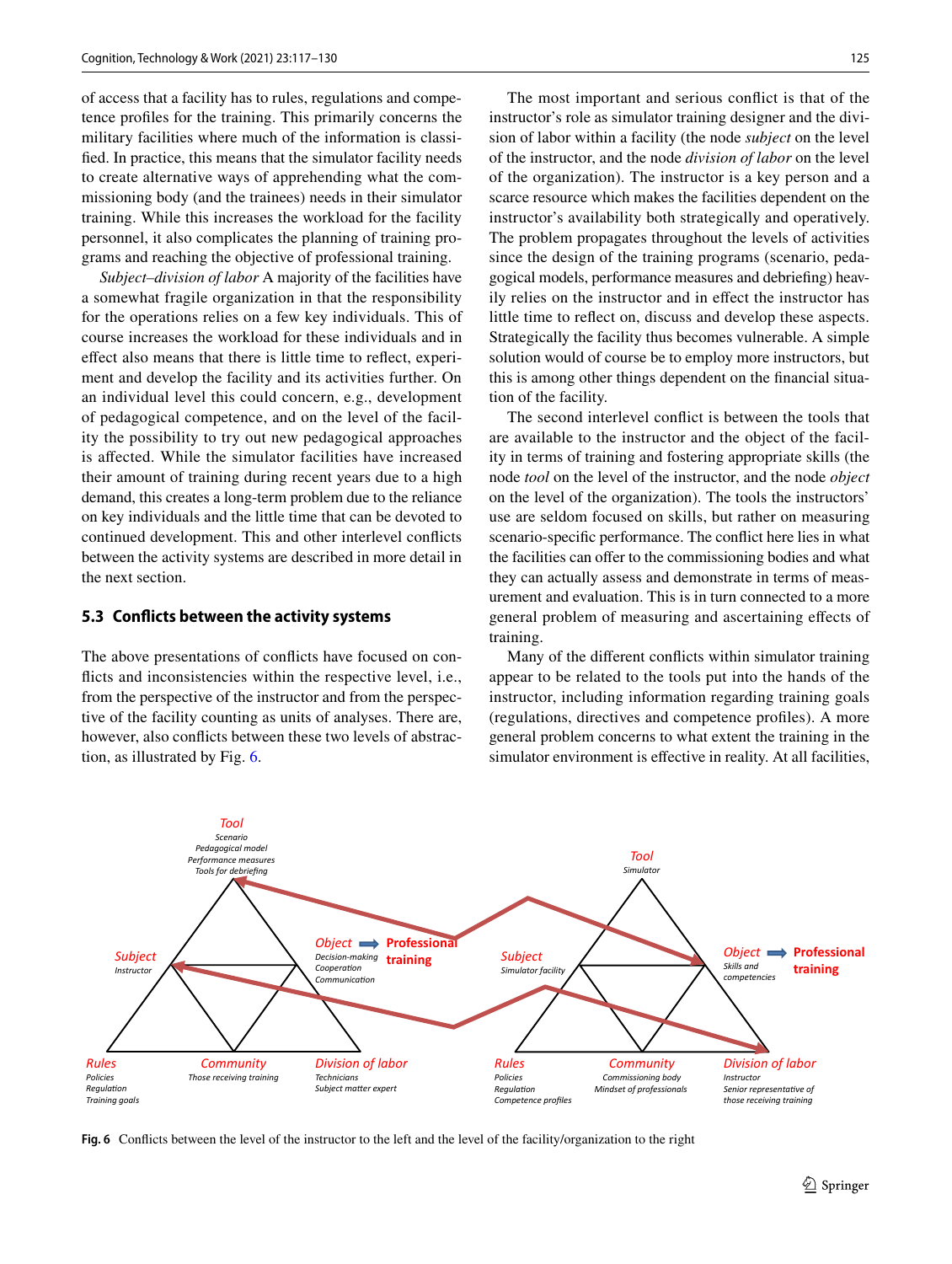no structured approach is assumed to evaluate such ft or discrepancy. However, their subjective assessment is that there is a relative ft since the commissioning bodies as well as those receiving training are keen to further utilize the facilities.

# **5.4 Observed conficts related to the defned key aspects of training**

Several conficts within and between the levels of abstraction were observed in the analyses conducted. Returning to the defned key aspects of simulator training, and more specifcally the set of crucial aspects to be considered in designing, planning, developing, carrying out and evaluating training in simulator environments as defined in Sect. [2.3,](#page-2-0) Table [1](#page-9-0) maps observed conficts to the defned key aspects.

In the analyses conducted, several problems and difficulties were observed, relating to the lack of information and regulations, and the communication of these to the facilities and the instructors carrying out training. Those acting as instructors in simulator training, therefore, need to be creative and fnd ways to work around and try to mitigate these problems. This also concerns problems relating to more technology oriented aspects, such as using low-fdelity simulators lacking, e.g., visualization tools to carry out debriefng, etc. The lack of information and communication can in the worst case endanger the objective of professional training in that design and planning of training is hindered, resulting in that the facility might not be used to its full potential.

There is thus a need for a holistic approach in which the prerequisites for training are decided on an organizational level, and this then needs to be communicated and propagated to the facilities and instructors along with the necessary resources to be able to design and carry out the training as intended.

<span id="page-9-0"></span>**Table 1** Observed conficts related to key aspects of training. Checkmarks refer to conficts observed in the analyses, and warning signs refer to other observed aspects that deserve attention

| Key aspects of training                                                        | Conflicts:<br>instructor | Conflicts:<br>organiza-<br>tion | Comments                                                                                                                                                                                                                           |
|--------------------------------------------------------------------------------|--------------------------|---------------------------------|------------------------------------------------------------------------------------------------------------------------------------------------------------------------------------------------------------------------------------|
| Define goals with training                                                     | ✓                        | ✓                               | Goals may not be propagated appropriately from the<br>commissioning body to the facility and finally to the<br>instructor                                                                                                          |
| Conduct needs and requirements analyses                                        | ✓                        | ✓                               | Restricted accessibility to commissioning body's require-<br>ments analysis                                                                                                                                                        |
| Develop and design relevant scenarios                                          |                          |                                 | As a consequence of the above, scenario development<br>may be based on subjective experiences of the instruc-<br>tor rather than objectives of the commissioning body.<br>Library tool for scenarios is missing                    |
| Conduct adapted and meaningful evaluation of perfor-<br>mance                  | $\wedge$                 | Λ                               | All facilities can conduct meaningful evaluations of per-<br>formance. However, performance measures and tools for<br>such evaluations are generally missing                                                                       |
| Assume a pedagogical approach to training                                      | ✓                        |                                 | Pedagogical models for simulator training are generally<br>missing as is the time for pedagogical reflection. This<br>makes it hard to share know-how across instructors and<br>facilities for simulator training                  |
| Conduct debriefing after training                                              | Λ                        |                                 | Debriefing is regarded as central for learning, but tools for<br>visualizing data and situations to reflect, elicit questions,<br>etc., are missing                                                                                |
| Motivate the trainee                                                           | n/a                      | n/a                             | External motivation is outside of facilities' scope of<br>responsibility                                                                                                                                                           |
| Make sure there is positive transfer to operative environ-<br>ment             | ✓                        | ✓                               | Generally, there are few systematic and objective evalua-<br>tions of transfer                                                                                                                                                     |
| Define roles for instructors and others involved in carry-<br>ing out training |                          |                                 | On an organizational level roles and responsibilities are<br>not always clear-cut. This sometimes propagates to the<br>instructor who has to handle several roles and becomes a<br>central part of the development of the facility |
| Clarify the organizational prerequisites                                       | n/a                      | n/a                             | This aspect is indirectly observed and the conflicts pre-<br>sented are partly related to apparent issues                                                                                                                          |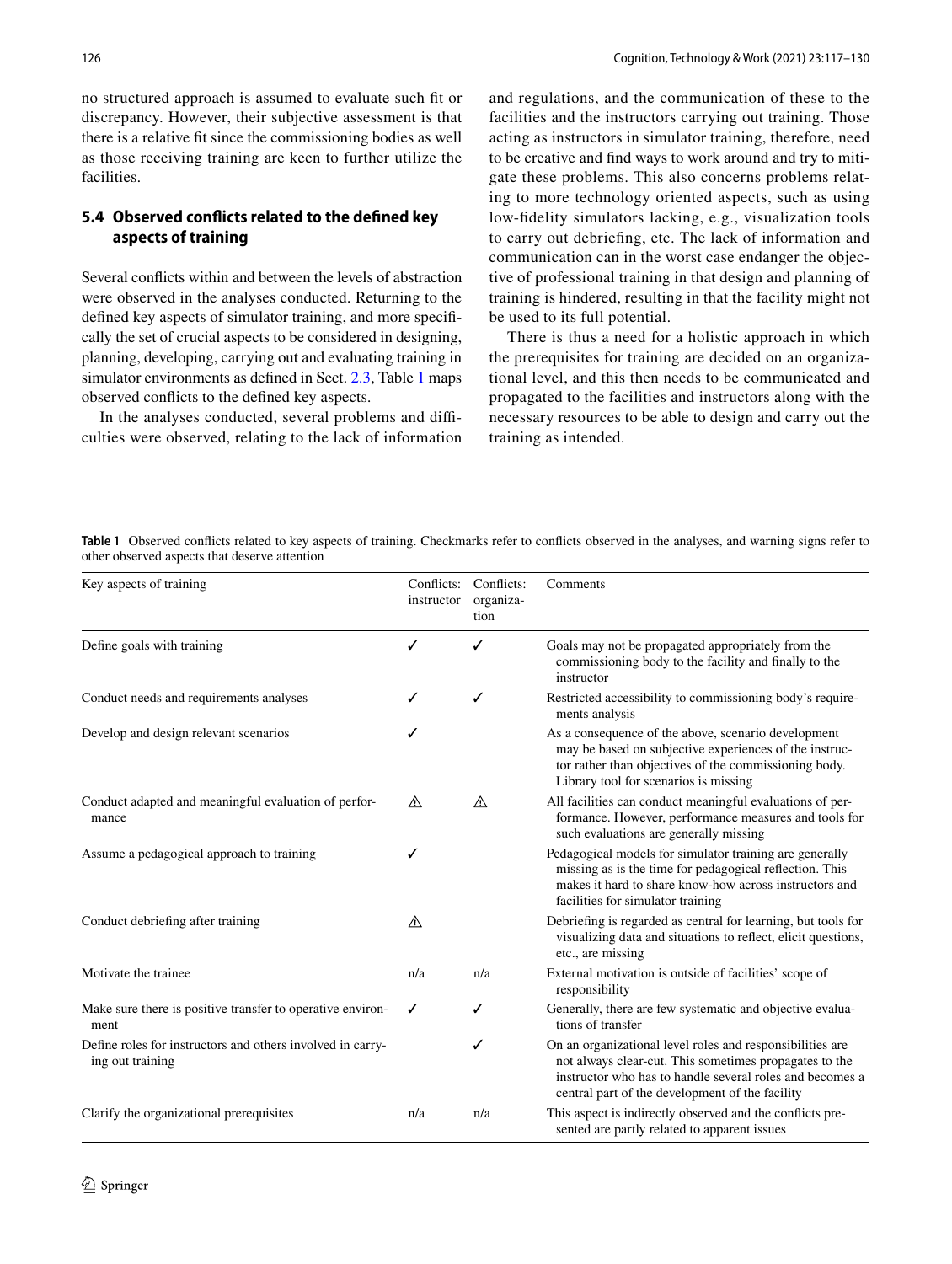#### <span id="page-10-0"></span>**6 Discussion**

In complex situations, the number of possible actions and decisions to make could be said to be infnite or at least not possible to determine beforehand (Orasanu and Connolly [1993\)](#page-13-0). Simulator training for dynamic decision-making in complex situations strives to delimit these possible actions to a fnite range of possible actions and decisions, i.e., those that are timely and appropriate given the context of the scenario. This calls for a structured approach to the design of simulator training where pedagogical approaches and the use of scenarios and performance measurements are specifcally tailored to train the sought for skills (Branson et al. [1975;](#page-12-16) Cook et al. [2013\)](#page-12-11).

How simulator training is designed and carried out at a number of simulator facilities has been analyzed in this article. Results show several conficting interdependencies between nodes as expressed in and between activity systems. The most alarming and recurring observation concerns communication and interaction between the commissioning body ordering simulator training and organizations and facilities designing and carrying out the training. More specifcally, the observations concern how and to what degree rules, regulations and training goals are defned, articulated and communicated between the commissioning body and the simulator facility. The lack of communication creates a situation where the simulator facility runs the risk of not being able to reach the objective of delivering professional training, as well as that the simulator facility is not utilized to its full potential. This situation is more clearly visible in the case of military simulator facilities due to confdentiality and other legal regulations that need to be adhered to. This study has thus shown the importance of organizational prerequisites for efficient and appropriate simulator training. In contrast to other meta-reviews (see, e.g., Lineberry et al. [2013;](#page-12-8) Cook et al. [2011;](#page-12-9) Issenberg et al. [2005](#page-12-10)) which focus on transfer effectiveness, this study has focused on how efficiency and appropriateness can or should be organized.

The question of how and to what degree rules, regulations and training goals are defned, articulated and communicated, in turn infuences defnition of specifc training goals and relevant performance measures. This becomes particularly important from the perspective of designing training programs and consecutive training sessions aiming at training specifc skills. The extent to which welldefned performance measures (both quantitative and qualitative) can be obtained strongly infuences the feedback that can be given during debriefng sessions, the use of diferent representations and visualizations to spark collaborative as well as individual refection depending on what pedagogical model that is used. On the one hand,

relying too heavily on subjective and qualitative measures during debriefngs and follow-up of training results may run the risk of becoming too abstracted and detached from specifics which in turn could make it difficult to take notice of, e.g., skill-decay. On the other hand, relying too heavily on quantitative and specifc measures may lose in terms of refection and abstraction (see Bell and Waag [1998\)](#page-12-14). As has been pointed out by for example Lineberry et al. ([2013\)](#page-12-8), these are methodological issues that make comparative analysis of the efectiveness of transfer problematic. Although the issue of transfer between simulator training and real-world situations admittedly is a problematic one, the defnition and use of performance measures also infuences how and to what extent efects of transfer can be measured and ascertained (Ramberg and Karlgren [1998;](#page-13-9) Artman et al. [2013](#page-12-15); Ekanayake et al. [2013\)](#page-12-29). Still, as witnessed by the analysis conducted in this article, some issues do not only concern measures but also common ground and communication between diferent actors, communities and formal bodies.

#### **6.1 Training for the wild**

The conficts that have been highlighted in the analysis appear between and within diferent abstraction levels, and concern instructors, training facilities, commissioning bodies, and other stakeholders. Taken together, the conficts give rise to concerns regarding the extent of actual and efficient achievement of relevant training goals. As indicated, a more general problem concerns to ascertain that the training in the simulator environment is efective in reality—which must be considered the ultimate goal of any training endeavor requiring both that the training goals are relevant, and that the degree of achievement of the goals can be measured. Further, for the training to be efficient, it is also necessary to be able to evaluate and compare diferent ways of achieving the same training goals to design the most efficient training curriculum (see, e.g., Lineberry et al. [2013\)](#page-12-8). In the following, the issue of efficiently achieving the relevant training goals will be discussed further in light of the study presented herein.

Looking at training from a generic perspective, achievement of the training goals can be accomplished using several diferent training approaches. Such an approach might involve, e.g., theoretical studies, tabletop exercises, or hands-on training using a high-fdelity fight simulator. Further, the didactical use of a tool such as a computer-based training simulator gives rise to diferent ways of reaching the same training goals using one and the same training simulator which in turn may give rise to diferent cognitive processes (see, e.g., Artman [2000\)](#page-12-4). Hence, there is a need to make good use of the resources that are at disposal (Salas et al. [1998](#page-13-10)), and for training to be efficient it is integral to be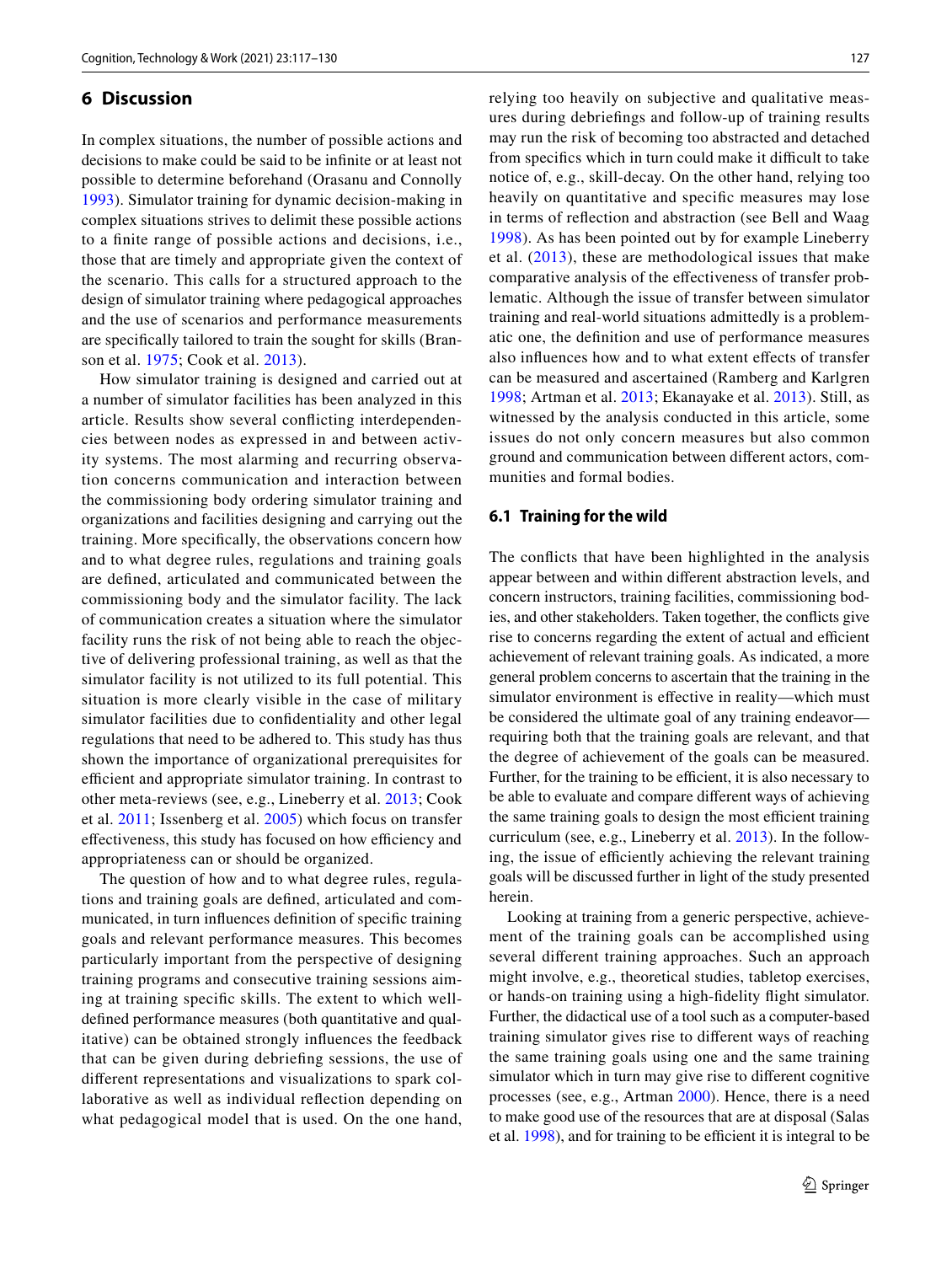able to evaluate and choose the best training approach. The instructors consider debriefng to be of utmost importance for the learning process, both for the individual as well as for the team or group of individuals. Still, relatively few formal debriefng tools exist within the analyzed facilities.

As indicated above, efficient achievement of relevant training goals requires the training design to be made explicit to be used as a tool for systematic improvement. This way, small adjustments of the training can be implemented and evaluated to continuously strive for a better way of reaching the training goals. To do this, the training goals need to be described so that they can be measured, and the training can then be designed in a way that it to the best extent possible fulfills these training goals (Branson et al. [1975](#page-12-16)). The overarching idea is that any good training endeavor should continuously strive towards being constructively criticized and further developed upon to continuously improve the forms and processes for achieving the training goals. From a training simulator perspective, this means that one should assess the improvements that the simulator brings about compared to other ways of reaching the training goals, i.e., whether the simulator actually is better than reading a book or training in a real scenario. Moreover, given that the simulator indeed provides a superior alternative, one should also continuously assess the current use of the simulator and compare it to other possible ways of using the same simulator, e.g., whether the simulator training should be combined with other activities, how the simulator parameters should be varied, etc. As an example, Lilja et al. [\(2016\)](#page-12-30) have studied how fghter pilot radio communication can potentially be used to improve air combat training debriefngs.

It should be noted that the described idea of being able to use observations as empirical data, and to use them for continuous refection and improvement of the training design, is in line with contemporary educational practice and the use of action research methodology (Cohen et al. [2011](#page-12-31)). Sharing the key aspects of training proposed in the ADDIE model (Branson et al. [1975](#page-12-16)), this paradigm prescribes that curricula design and development should be governed by careful planning, observation, and refection of the actions taking place "in the classroom," and that small adjustments of the training design should be implemented and evaluated in an iterative manner.

### **6.2 Recommendations**

From the perspective of the present study and the concerns that have been raised in the analysis, two important overall conclusions can be made. First, the commissioning body and the training facility must collaboratively work together to defne measurable training goals that are operationally relevant on the one hand, and lend themselves to assessment on the other hand. For the commissioning body, this includes not only to defne training goals prior to training, but equally important to revise the training goals based on the impact that the training actually results in, i.e., to assess the operational value of the conducted training as a basis for improvement of future design of training curricula. Second, the training facility needs to be using the training goals as a basis for continuous refection upon and further development of the training design for the training to be efficient.

From an instructor viewpoint, it is important to maintain and develop both domain and pedagogical competence. This calls for a long-term strategy to not become dependent on specifc individuals for conducting the training. From an organizational viewpoint, there is a need for commonly accepted tools (technical as well as conceptual) for systematic assessment, simulation of complex training situations, and visualization of data. Lack of such tools otherwise tends to force facilities to adopt inferior solutions that runs the risk of hindering efficient training. Also, for being able to learn from other facilities and organizations, explicit processes and a pedagogical frame of reference are needed.

# <span id="page-11-0"></span>**7 Conclusions**

In any design, be it design of a digital artifact or design of learning activities, sacrifces and tradeofs need to be made. In the context of design of simulator training of time-critical and dynamic situations, it is crucial to be able to explicate what these sacrifices and tradeoffs are, so that design of training can be meaningfully complemented by training on other platforms and contexts to ascertain that training goals are met.

The study presented herein has served to investigate how simulator training in time-critical and dynamic domains is planned, carried out, and followed up. As a general conclusion, all the three investigated aspects (i.e., planning, carrying out, and following up) are to a great extent governed by the means (technological, conceptual, etc.) at one's disposal, rather than having the overarching training goals in mind. As a consequence it becomes difficult to measure and constructively criticize the training endeavor, thereby hindering continuous improvement.

The study has been carried out in Sweden by the use of qualitative methodology. Hence, the generalizability of the fndings can be questioned. Similar qualitative and comparative studies, therefore, ought to be performed in other countries, to investigate and possibly confrm whether the same structural dependencies can be found, or whether the challenges are unique to Swedish conditions.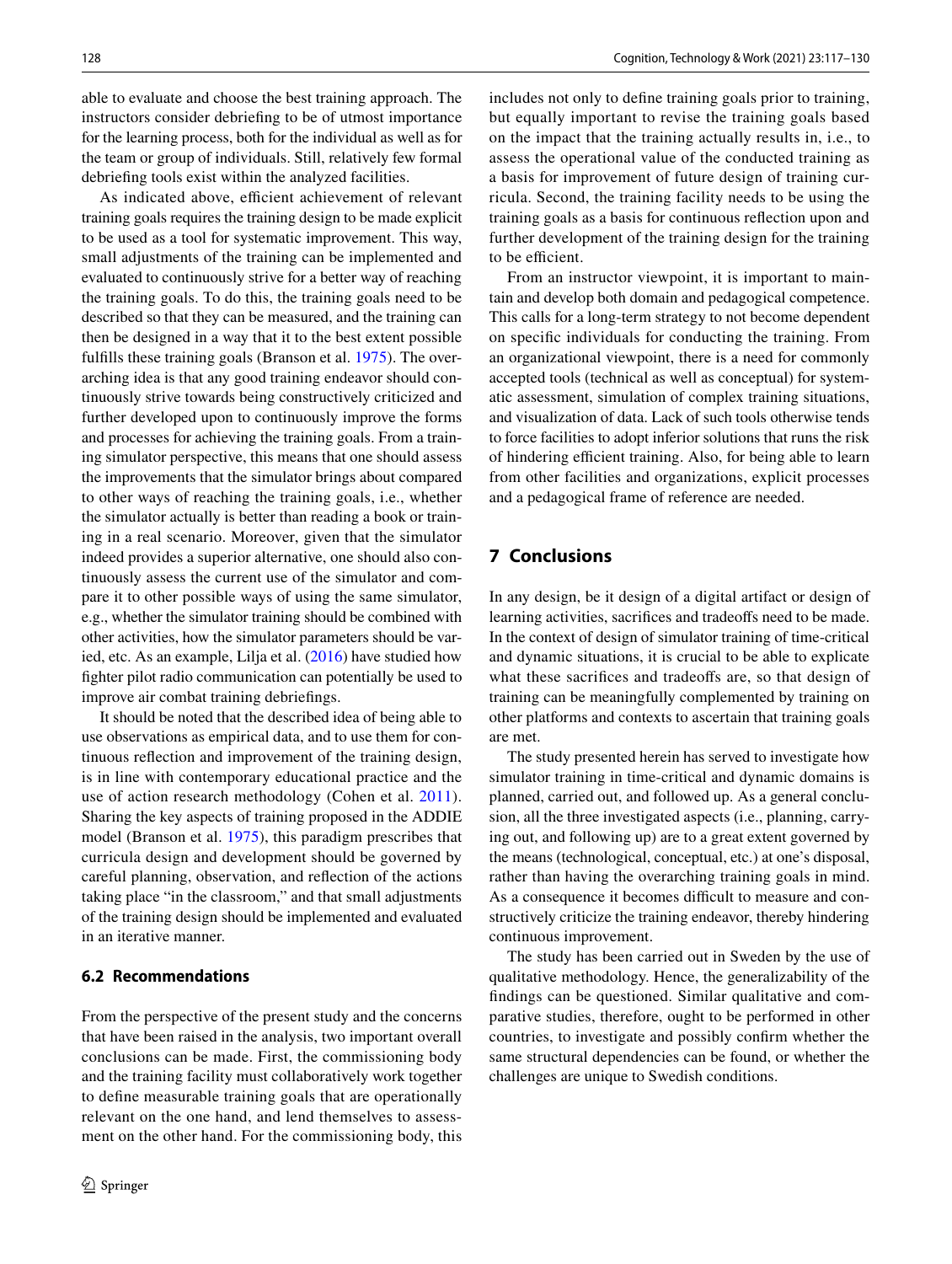**Acknowledgements** Open access funding was provided by the Swedish Defence Research Agency. Research funding was provided by the Swedish Armed Forces.

**Open Access** This article is distributed under the terms of the Creative Commons Attribution 4.0 International License [\(http://creativeco](http://creativecommons.org/licenses/by/4.0/) [mmons.org/licenses/by/4.0/](http://creativecommons.org/licenses/by/4.0/)), which permits unrestricted use, distribution, and reproduction in any medium, provided you give appropriate credit to the original author(s) and the source, provide a link to the Creative Commons license, and indicate if changes were made.

# **References**

- <span id="page-12-19"></span>Ang CS, Zaphiris P, Wilson S (2010) Computer games and sociocultural play: an activity theoretical perspective. Games Cult 5(4):354–380.<https://doi.org/10.1177/1555412009360411>
- <span id="page-12-4"></span>Artman H (2000) Team situation assessment and information distribution. Ergonomics 43(8):1111–1128. [https://doi.org/10.1080/00140](https://doi.org/10.1080/00140130050084905) [130050084905](https://doi.org/10.1080/00140130050084905)
- <span id="page-12-5"></span>Artman H, Wærn Y (1999) Distributed cognition in an emergency coordination center. Cogn Technol Work 1(4):237–246. [https://doi.](https://doi.org/10.1007/s101110050020) [org/10.1007/s101110050020](https://doi.org/10.1007/s101110050020)
- <span id="page-12-15"></span>Artman H, Borgvall J, Castor M, Jander H, Lindquist S, Ramberg R (2013) Towards the learning organisation: frameworks, methods, and tools for resource-efficient and effective training. Technical report FOI-R--3711--SE, Swedish Defence Research Agency, Stockholm, Sweden
- <span id="page-12-13"></span>Bailey J, Hughes RG, Jones WE (1980) Application of backward chaining to air-to-surface weapons delivery training. Technical report AFHRL-TR-79-63, Air Force Human Resources Laboratory, Brooks Air Force Base, Texas
- <span id="page-12-28"></span>Battista A (2015) Activity theory and analyzing learning in simulations. Simul Gaming 46(2):187–196. [https://doi.org/10.1177/10468](https://doi.org/10.1177/1046878115598481) [78115598481](https://doi.org/10.1177/1046878115598481)
- <span id="page-12-14"></span>Bell HH, Waag WL (1998) Evaluating the effectiveness of flight simulators for training combat skills: a review. Int J Aviat Psychol 8(3):223–242. [https://doi.org/10.1207/s15327108ijap0803\\_4](https://doi.org/10.1207/s15327108ijap0803_4)
- <span id="page-12-16"></span>Branson RK, Rayner GT, Cox JL, Furman JP, King FJ, Hannum WH (1975) Interservice procedures for instructional systems development (5 volumes). TRADOC Pamphlet 350-30, U.S. Army Training and Doctrine Command, Fort Monroe, Virginia
- <span id="page-12-2"></span>Brehmer B (1992) Dynamic decision making: human control of complex systems. Acta Psychologica 81(3):211–241. [https://doi.](https://doi.org/10.1016/0001-6918(92)90019-A) [org/10.1016/0001-6918\(92\)90019-A](https://doi.org/10.1016/0001-6918(92)90019-A)
- <span id="page-12-1"></span>Brehmer B, Allard R (1991) Dynamic decision making: the efects of task complexity and feedback delay. In: Rasmussen J, Brehmer B, Leplat J (eds) Distributed decision making: cognitive models for cooperative work, chap 16. Wiley, Chichester, pp 319–334
- <span id="page-12-6"></span>Brynielsson J (2006) A gaming perspective on command and control. Ph.D. thesis, KTH Royal Institute of Technology, Stockholm, Sweden.<http://urn.kb.se/resolve?urn=urn:nbn:se:kth:diva-4029>
- <span id="page-12-31"></span>Cohen L, Manion L, Morrison K (2011) Research methods in education, chap 18, 7th edn. Routledge, London, pp 344–361
- <span id="page-12-22"></span>Cole M, Engeström Y (1993) A cultural–historical approach to distributed cognition. In: Salomon G (ed) Distributed cognitions: psychological and educational considerations. Learning in doing: social, cognitive, and computational perspectives, chap 1. Cambridge University Press, Cambridge, pp 1–46
- <span id="page-12-3"></span>Conant RC, Ashby WR (1970) Every good regulator of a system must be a model of that system. Int J Syst Sci 1(2):89–97. [https://doi.](https://doi.org/10.1080/00207727008920220) [org/10.1080/00207727008920220](https://doi.org/10.1080/00207727008920220)
- <span id="page-12-9"></span>Cook DA, Hatala R, Brydges R, Zendejas B, Szostek JH, Wang AT, Erwin PJ, Hamstra SJ (2011) Technology-enhanced simulation for

health professions education: a systematic review and meta-analysis. J Am Med Assoc 306(9):978–988. [https://doi.org/10.1001/](https://doi.org/10.1001/jama.2011.1234) [jama.2011.1234](https://doi.org/10.1001/jama.2011.1234)

- <span id="page-12-11"></span>Cook DA, Hamstra SJ, Brydges R, Zendejas B, Szostek JH, Wang AT, Erwin PJ, Hatala R (2013) Comparative efectiveness of instructional design features in simulation-based education: systematic review and meta-analysis. Med Teach 35(1):e867–e898. [https://](https://doi.org/10.3109/0142159X.2012.714886) [doi.org/10.3109/0142159X.2012.714886](https://doi.org/10.3109/0142159X.2012.714886)
- <span id="page-12-25"></span>Dissanayeke U, Hewagamage KP, Ramberg R, Wikramanayake G (2014) Study to initiate mobile learning among a group of young farmers from Kandy district: an activity theory based approach. Trop Agric Res 26(1):26–38. [https://doi.org/10.4038/tar.v26i1](https://doi.org/10.4038/tar.v26i1.8069) [.8069](https://doi.org/10.4038/tar.v26i1.8069)
- <span id="page-12-26"></span>Dissanayeke U, Hewagamage KP, Ramberg R, Wikramanayake G (2016) Developing and testing an m-learning tool to facilitate guided-informal learning in agriculture. Int J Adv ICT Emerg Reg 8(3):12–21.<https://doi.org/10.4038/icter.v8i3.7165>
- <span id="page-12-0"></span>Edwards W (1962) Dynamic decision theory and probabilistic information processing. Hum Factors 4(2):59–73. [https://doi.](https://doi.org/10.1177/001872086200400201) [org/10.1177/001872086200400201](https://doi.org/10.1177/001872086200400201)
- <span id="page-12-29"></span>Ekanayake HB, Backlund P, Ziemke T, Ramberg R, Hewagamage KP, Lebram M (2013) Comparing expert driving behavior in real world and simulator contexts. Int J Comput Games Technol. [https](https://doi.org/10.1155/2013/891431) [://doi.org/10.1155/2013/891431](https://doi.org/10.1155/2013/891431)
- <span id="page-12-27"></span>Ellaway RH (2014) Virtual patients as activities: exploring the research implications of an activity theoretical stance. Perspect Med Educ 3(4):266–277.<https://doi.org/10.1007/s40037-014-0134-z>
- <span id="page-12-20"></span>Engeström Y (1987) Learning by expanding: an activity-theoretical approach to developmental research. Orienta-Konsultit Oy, Helsinki
- <span id="page-12-17"></span>Goldstein IL (1993) Training in organizations: needs assessment, development, and evaluation, 3rd edn. Brooks/Cole Publishing Company, Pacifc Grove
- <span id="page-12-12"></span>Hays RT, Jacobs JW, Prince C, Salas E (1992) Flight simulator training efectiveness: a meta-analysis. Milit Psychol 4(2):63–74. [https://](https://doi.org/10.1207/s15327876mp0402_1) [doi.org/10.1207/s15327876mp0402\\_1](https://doi.org/10.1207/s15327876mp0402_1)
- <span id="page-12-10"></span>Issenberg SB, McGaghie WC, Petrusa ER, Lee Gordon D, Scalese RJ (2005) Features and uses of high-fdelity medical simulations that lead to efective learning: a BEME systematic review. Med Teach 27(1):10–28. <https://doi.org/10.1080/01421590500046924>
- <span id="page-12-18"></span>Kuutti K (1996) Activity theory as a potential framework for human– computer interaction research. In: Nardi BA (ed) Context and consciousness: activity theory and human–computer interaction, chap 2. MIT Press, Cambridge, pp 17–44
- <span id="page-12-21"></span>Leont'ev AN (1978) Activity, consciousness, and personality. Prentice Hall, Inc., Englewood Clifs
- <span id="page-12-30"></span>Lilja H, Brynielsson J, Lindquist S (2016) Identifying radio communication inefficiency to improve air combat training debriefings. In: Proceedings of the 2016 interservice/industry training, simulation, and education conference (I/ITSEC 2016), National Training and Simulation Association (NTSA), Arlington, Virginia, paper no. 16287
- <span id="page-12-8"></span>Lineberry M, Walwanis M, Reni J (2013) Comparative research on training simulators in emergency medicine: a methodological review. Simul Healthc 8(4):253–261. [https://doi.org/10.1097/](https://doi.org/10.1097/SIH.0b013e31828715b1) [SIH.0b013e31828715b1](https://doi.org/10.1097/SIH.0b013e31828715b1)
- <span id="page-12-7"></span>Ney M, Gonçalves C, Balacheff N (2014) Design heuristics for authentic simulation-based learning games. IEEE Trans Learn Technol 7(2):132–141.<https://doi.org/10.1109/TLT.2014.2316161>
- <span id="page-12-24"></span>Nouri J, Cerratto-Pargman T (2015) Characterizing learning mediated by mobile technologies: a cultural–historical activity theoretical analysis. IEEE Trans Learn Technol 8(4):357–366. [https://doi.](https://doi.org/10.1109/TLT.2015.2389217) [org/10.1109/TLT.2015.2389217](https://doi.org/10.1109/TLT.2015.2389217)
- <span id="page-12-23"></span>Nouri J, Cerratto-Pargman T, Rossitto C, Ramberg R (2014) Learning with or without mobile devices? A comparison of traditional